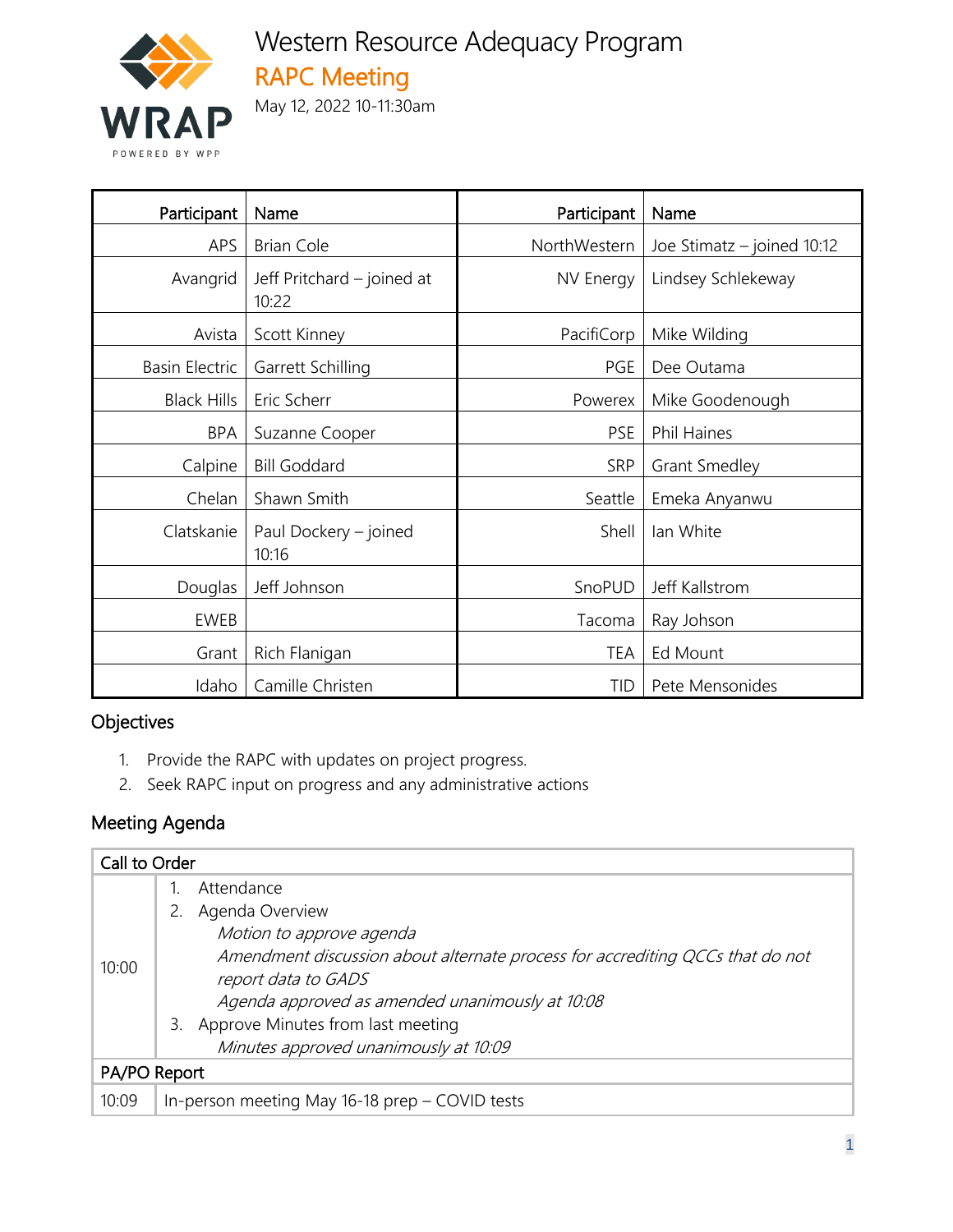

Western Resource Adequacy Program RAPC Meeting

May 12, 2022 10-11:30am

| <b>Budget Report</b>                                                                                                                                                                       |  |  |  |  |
|--------------------------------------------------------------------------------------------------------------------------------------------------------------------------------------------|--|--|--|--|
| PO Update<br>1.                                                                                                                                                                            |  |  |  |  |
| Discussion about data timing                                                                                                                                                               |  |  |  |  |
| <b>External Affairs</b>                                                                                                                                                                    |  |  |  |  |
| 10:20<br>No updates                                                                                                                                                                        |  |  |  |  |
| <b>Ongoing Business</b>                                                                                                                                                                    |  |  |  |  |
| 2. Interim RA – excluding heat dome data<br>Update to work order approved unanimously (by Interim Program Participants) at<br>10:38<br>10:22                                               |  |  |  |  |
| Updated P99 spreadsheet will be sent out to Interim Program Participants                                                                                                                   |  |  |  |  |
| FS Capacity Requirement - updated proposal<br>3.<br>Updated proposal approved unanimously at 10:43                                                                                         |  |  |  |  |
| <b>New Business</b>                                                                                                                                                                        |  |  |  |  |
| Participation Proposal<br>4.<br>Edits provided by BPA need to be discussed offline in further detail                                                                                       |  |  |  |  |
| Accrediting UCAP/Thermal Resource (no GADs)<br>5.<br>Discussion and commitment for PA/PO to develop short write up on topic for<br>10:43<br>discussion at RAOC                             |  |  |  |  |
| <b>Binding Transition Proposal</b><br>6.<br>Clarification that some of this will need to be included in the tariff<br>Will be brought back for further discussion at the in-person meeting |  |  |  |  |
| Upcoming                                                                                                                                                                                   |  |  |  |  |
| Continued WRAP tariff review<br>11:30                                                                                                                                                      |  |  |  |  |
| Adjourned at 11:31<br>$\mathbf{r}$ and $\mathbf{r}$ is the state of the state of $\mathbf{r}$                                                                                              |  |  |  |  |

Current 3A Participants: APS, Avangrid; Avista; Basin Electric\*; Black Hills; BPA; Calpine; Chelan; Clatskanie\*; Douglas; EWEB\*; Grant\*; Idaho Power; NorthWestern; NV Energy; PacifiCorp; PGE; Powerex; PSE; SRP; SCL; Shell; SnoPUD; Tacoma Power; TEA; TID

\*opted out of OC/work group participation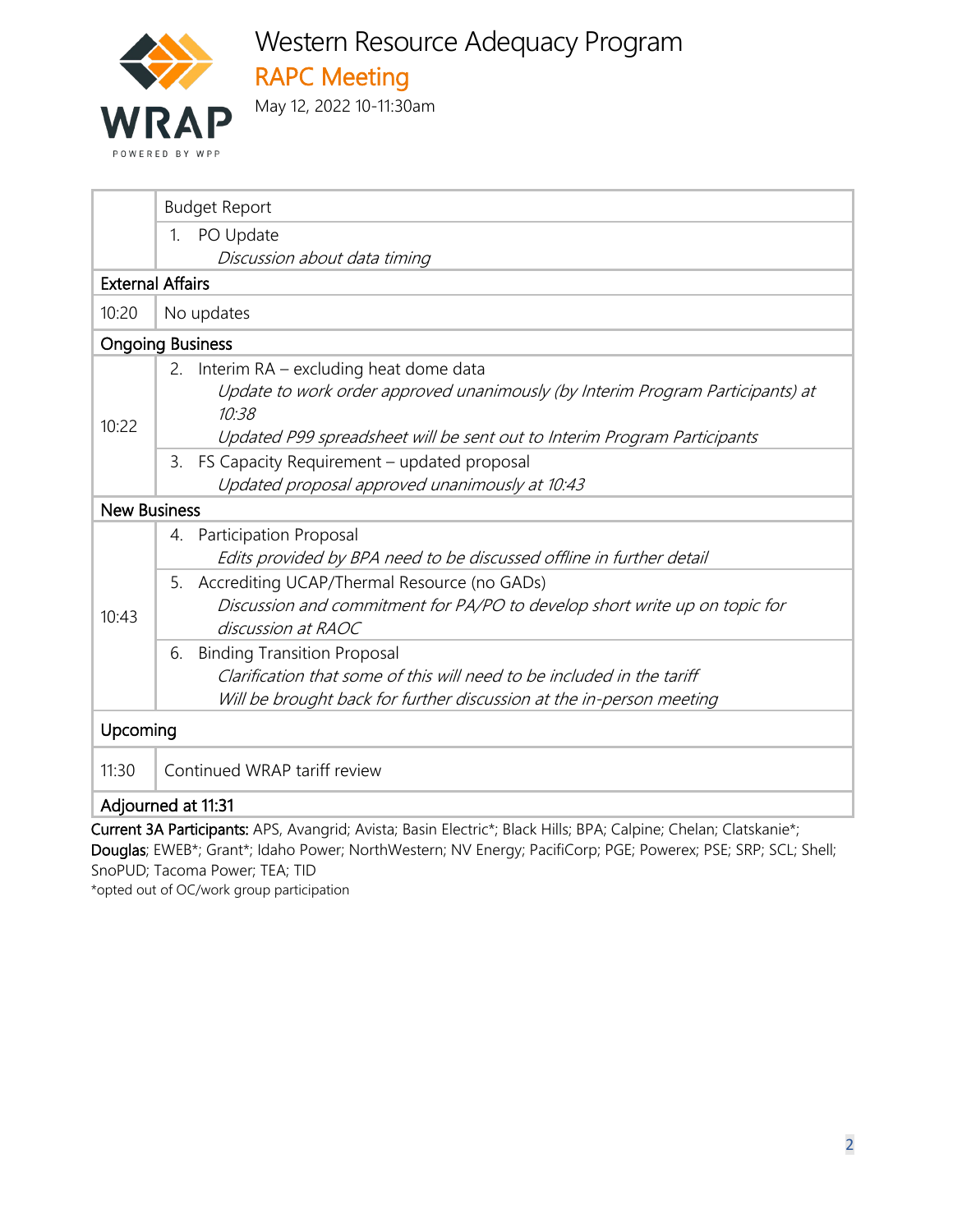

Prepared by FS Capacity Requirement Task Force:

| Garrison Marr - Snohomish                      | <b>Ruth Burris - PGE</b>          |
|------------------------------------------------|-----------------------------------|
| Ed Mount - TEA                                 | Zach Kanner - PAC                 |
| Ian White - Shell                              | Steve Bellcoff, Erin Jensen - BPA |
| Mark Holman, Mike Goodenough, Dan O'Hearn -    | <b>Bill Goddard - Calpine</b>     |
| <b>PWX</b>                                     |                                   |
| Villamor Gamponia, Lorin Molander, Sachi Begur | Rebecca Sexton, Ryan Roy - WPP    |
| - PSE                                          |                                   |
| Charles Hendrix, Alex Crawford - SPP           |                                   |

# Background

The Phase 2B Detailed Design document describes RA Program Metrics including the Forward Showing (FS) capacity requirement and the Seasonal Planning Reserve Margin (PRM) calculation. Discussions during Phase 3A have led to changes to the 2B Detailed Design to accommodate the availability of capacity during the off-peak months of the binding season.

The result is that while a seasonal PRM will continue to be calculated, a Participant's FS capacity requirement in the various months may be reduced in comparison to the Participant's requirement in the Program peak month of the binding season. Any allowable reduction in capacity requirements in the off-peak months of the binding season will be verified to ensure compliance with the Program reliability metric of loss of load for 1 event-day in 10-year period for both the summer binding season and the winter binding season.

# FS Capacity Requirement with inclusion of Monthly Capacity Reduction

# FS Capacity Requirement(s) for the Peak Month (Peak Month FS Capacity Requirement)

To derive a Participant's FS capacity requirement for the peak month, the maximum of the Participant forecasted monthly P50 load (of the binding season) is multiplied by 100% plus the PRM and is calculated using the following equation:

#### **Peak Month FS Capacity Requirement (Participant)**  $=$  Participant {Peak month P50}  $*(100\% +$  seasonal PRM)

While the Seasonal PRM is calculated as:

 $PRM\left(\%\right) = \frac{QCC - P50 \text{ Peak Month Load}}{P50 \text{ peak Month load}}$ *P50 Peak Month Load* \* 100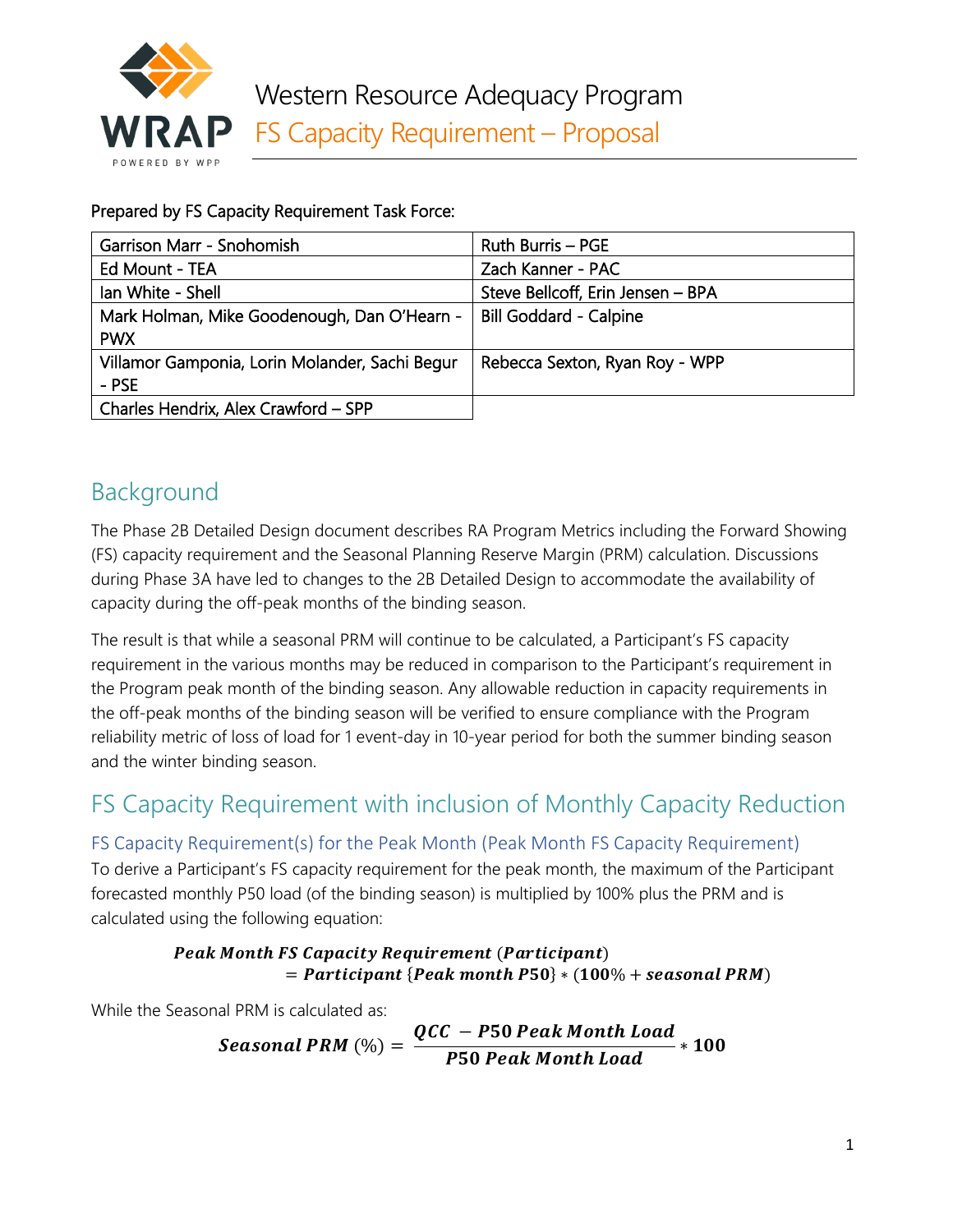

## FS Capacity Requirement for Off-Peak Months of the Binding Season

The Seasonal PRM will be calibrated to account for months of the binding season that have a lower P50 peak load ("off-peak month"). For such months, a lower capacity requirement may be allowable. The lower capacity requirement will be determined through the Loss of Load Expectation Study for which the seasonal PRM is determined. For months that did not show a measurable probability of lost load in the initial study, the available monthly capacity in the LOLE study will be reduced by an amount for which a measurable amount of lost load probability can be determined for each month of the season. For these purposes, the value of 0.01 annual LOLE will be used.

Once the monthly capacity reduction has been calculated for each month such that all months of the binding season have at least a 0.01 annual LOLE probability, and it has been verified that the reliability metric of 0.1 LOLE across the season has been achieved, a separate PRM will be calculated for each month of the season. The equation for each month will be calculated using the equation below

# $PRM(month)$  (%) =  $\frac{QCC(month) - P50\text{ }Load(month)}{P50\text{ }load(menth)}$  $\overline{P50\,Load(month)}$  \* 100

The FS capacity requirement for each month for each Participant will be equal to the Participant's P50 monthly peak multiplied by 100% plus the monthly PRM.

### **Monthly FS Capacity Requirement (Participant)**  $=$  Participant {monthly P50peak}  $*(100\% + PRM(month))$

# Seasonal PRM and FS Capacity Requirement Calculation with Inclusion of Monthly Capacity Reduction

To calculate the Seasonal PRM with the inclusion of the monthly capacity reduction, loss of load expectation simulations will be performed to determine loss of load metrics. The capacity values, including the representation of the monthly capacity reduction, of the resources used in the simulations will be compiled into a 'resource stack' whose values will be determined based on the following procedures:

| Resource type                     | <b>Conversion to UCAP</b>                                                                                                                                                       |
|-----------------------------------|---------------------------------------------------------------------------------------------------------------------------------------------------------------------------------|
| <b>Thermal Generation</b>         | The nameplate value of thermal generation capacity will be replaced with the<br>qualifying capacity contribution (QCC) value of thermal generation.                             |
| Variable Energy Resource<br>(VER) | The nameplate value of VER capacity will be replaced with the monthly<br>capacity contribution from the VERs as determined through effective load<br>carrying capability (ELCC) |
| Storage Hydro                     | Storage hydro values as modeled in the loss of load event (LOLE) study at<br>their QCC values will be used in the PRM calculation.                                              |

#### Resource stack for PRM calculation.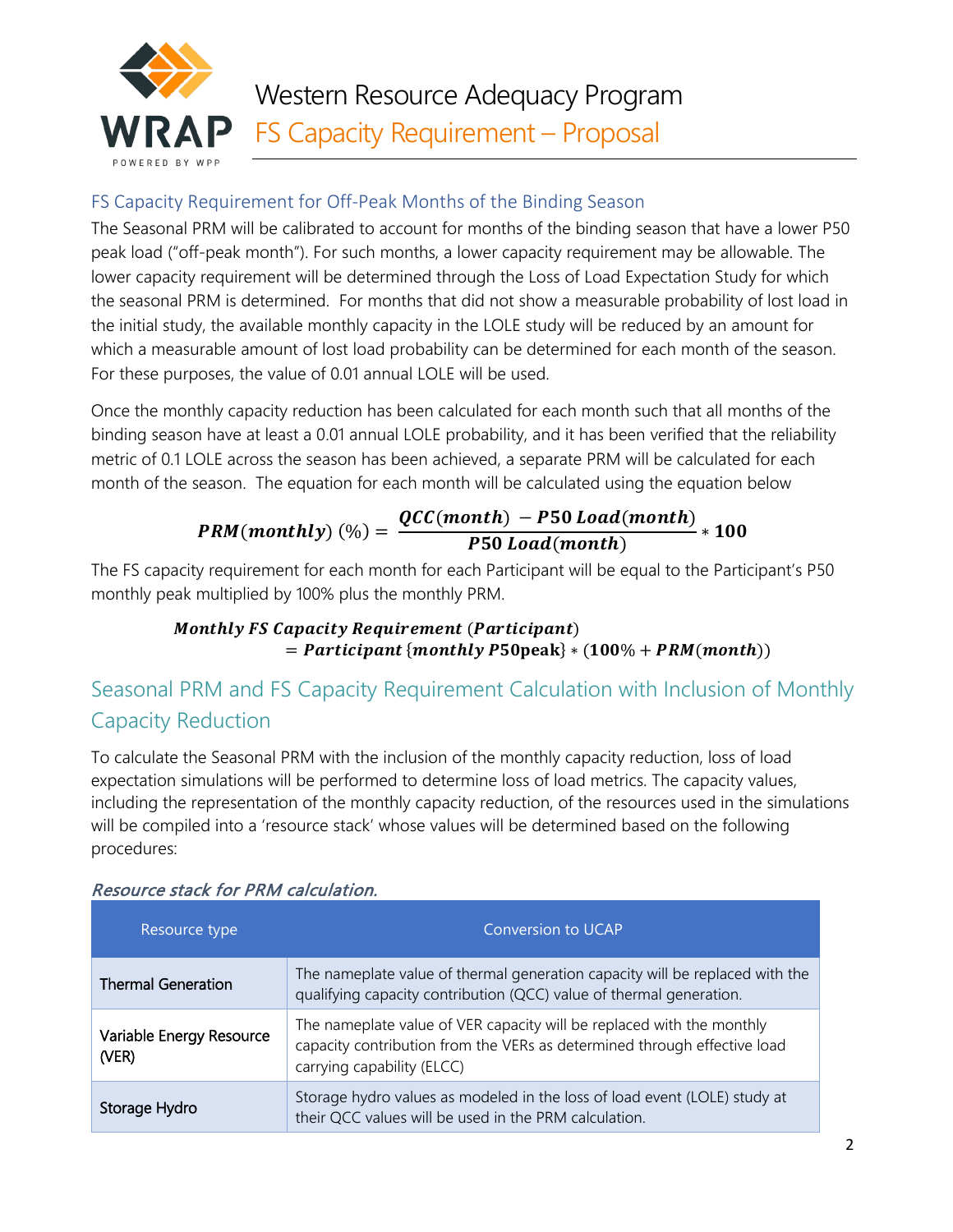

| Short-term storage/                              | ICAP capacity (at the Program time duration requirement) is used for the |
|--------------------------------------------------|--------------------------------------------------------------------------|
| hybrid resources/ DR                             | calculation.                                                             |
| <b>Monthly Capacity</b>                          | Negative adjustment to the capacity of each month that did not produce a |
| Reduction                                        | measurable risk of lost load in the preliminary simulations.             |
| Pure Capacity adjustment<br>to meet 1-in-10 LOLE | Adjustments to capacity to reach 1-in-10 metric for each binding season  |

Once all capacity values have been set, LOLE simulation will be performed. If the LOLE value is less than the 1-in-10 metric, the inputs are adjusted to attain the required metric. Once the 1-in-10 metric is achieved, the capacity for each month will be calculated.

An example resource stack is shown below.

| <b>Month</b>                                                       | <b>Nov</b> | <b>Dec</b> | <b>Jan</b> | Feb       | <b>Mar</b> |
|--------------------------------------------------------------------|------------|------------|------------|-----------|------------|
| Storage Hydro - QCC no planned<br>outages                          | 39,878     | 40,729     | 42,271     | 40,983    | 44,033     |
| Total Thermal (UCAP)                                               | 36,448     | 36,448     | 36,448     | 36,448    | 36,448     |
| <b>VER ELCC Contribution</b>                                       | 6,000      | 5,000      | 5,500      | 6,500     | 8,000      |
| <b>Other Resources</b>                                             | 400        | 400        | 400        | 400       | 400        |
| Total QCC                                                          | 82,726     | 82,577     | 84,619     | 84,331    | 88,881     |
|                                                                    |            |            |            |           |            |
| Monthly capacity reduction to achieve at<br>least 0.01 annual LOLE | $-3000$    | $\Omega$   | $\Omega$   | $\Omega$  | $-9000$    |
| Resource Stack After Initial Adjustment                            | 79,726     | 82,577     | 84,619     | 84,331    | 79,881     |
| Perfect capacity to maintain 1-in10 LOLE                           | $-10,000$  | $-10,000$  | $-10,000$  | $-10,000$ | $-10,000$  |
| <b>Total Capacity for PRM Calculation</b>                          | 69,726     | 72,577     | 74,619     | 74,331    | 69,993     |
| P50 NCP Load                                                       | 60,853     | 65,124     | 65,316     | 63,391    | 58,859     |

The Seasonal PRM can now be calculated and expressed as a percentage of the P50 seasonal peak of the aggregated load across the RA Program footprint.

The Seasonal PRM can be represented by the following formula.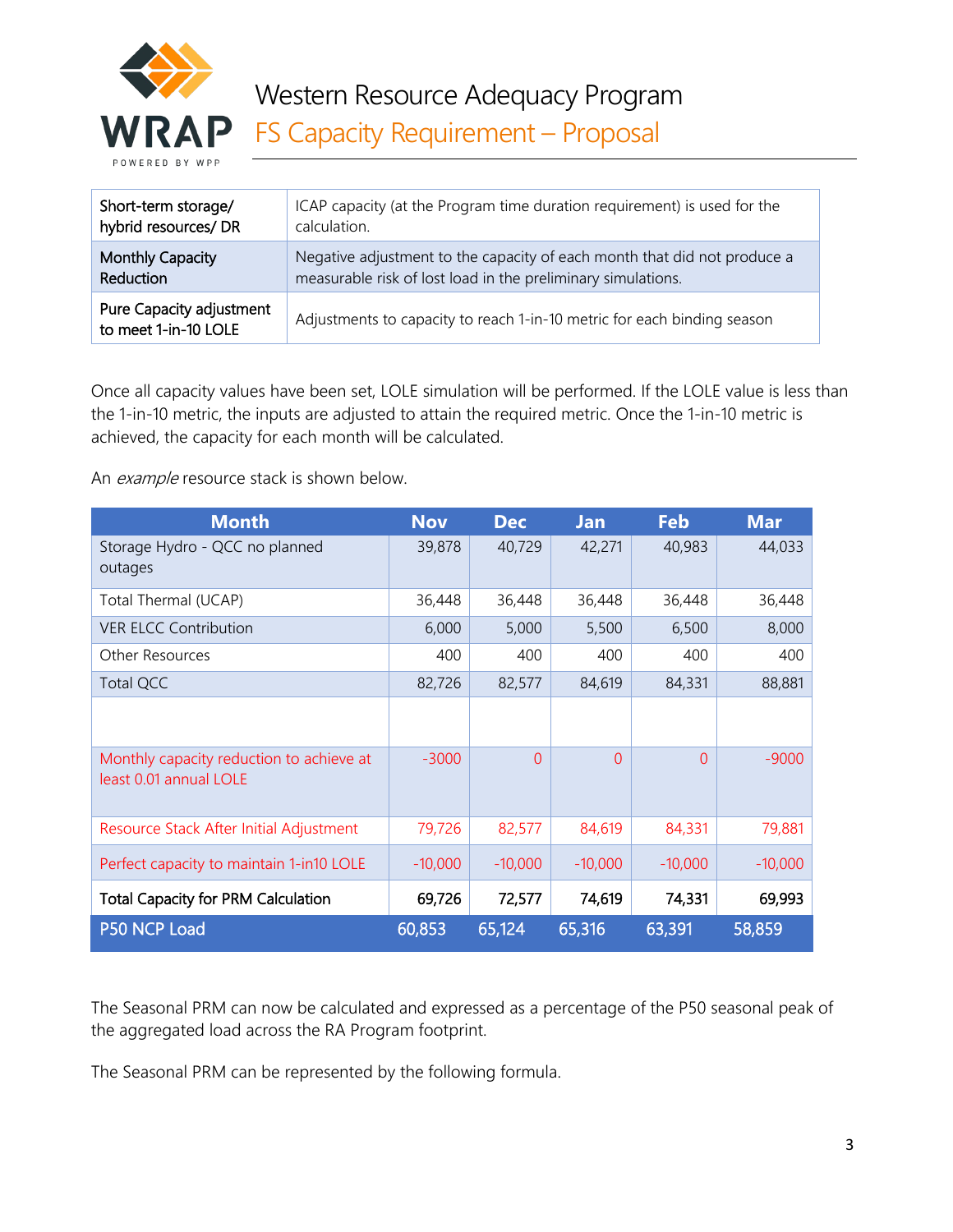

 $PRM\left(\%\right) = \frac{QCC - P50 \text{ Peak Month Load}}{P50 \text{ peak Month load}}$ *P50 Peak Month Load* \* 100

The Seasonal PRM can then be calculated as

$$
PRM\left(\% \right)=\frac{74,619-65,316}{65,316}*100
$$

#### **PRM**  $(\%) = 14.2\%$

To determine capacity requirements in the off-peak months of the binding season, the monthly PRM values will be utilized. To calculate the monthly PRM, the reduced capacity for each month will be used in the PRM calculation with the Program monthly P50.

The monthly PRM for November can be represented by the following equation

PRM (%)(Nov) =  $\frac{69,726 - 60,853}{60,853}$  \* 100

#### **PRM**  $(\%) (Nov) = 14.5\%$

#### Allocation of FS Capacity Requirement

The Program FS Capacity Requirement will be allocated separately to each Participant. To derive each Participant's FS capacity requirement for each month, a non-coincident peak method, as agreed upon in Phase 2B will continue to be employed. To calculate the Participant share of the capacity requirement, its peak monthly P50 load of the peak month will be multiplied by 100% plus the Seasonal PRM (Peak Month FS Capacity Requirement).

## Peak Month FS Capacity Requirement (Participant)  $=$  $\textit{Participant} \left\{\textit{Peak month} \ \textit{P50} \right\} * \left(100\% + \textit{seasonal PRM} \right)$

A participant that has a 2,000MW P50 peak load in the peak month of the season will have its FS Capacity Requirement calculated as

# Peak Month FS Capacity Requirement (Participant) =  $2000MW$  {Peak month P50}  $*$  $(100\% + 14.2\%) = 2,284MW$

To calculate the Participant share of the capacity requirement for each off-peak month, the Participant peak monthly P50 load will be multiplied by 100% plus the PRM for the given month.